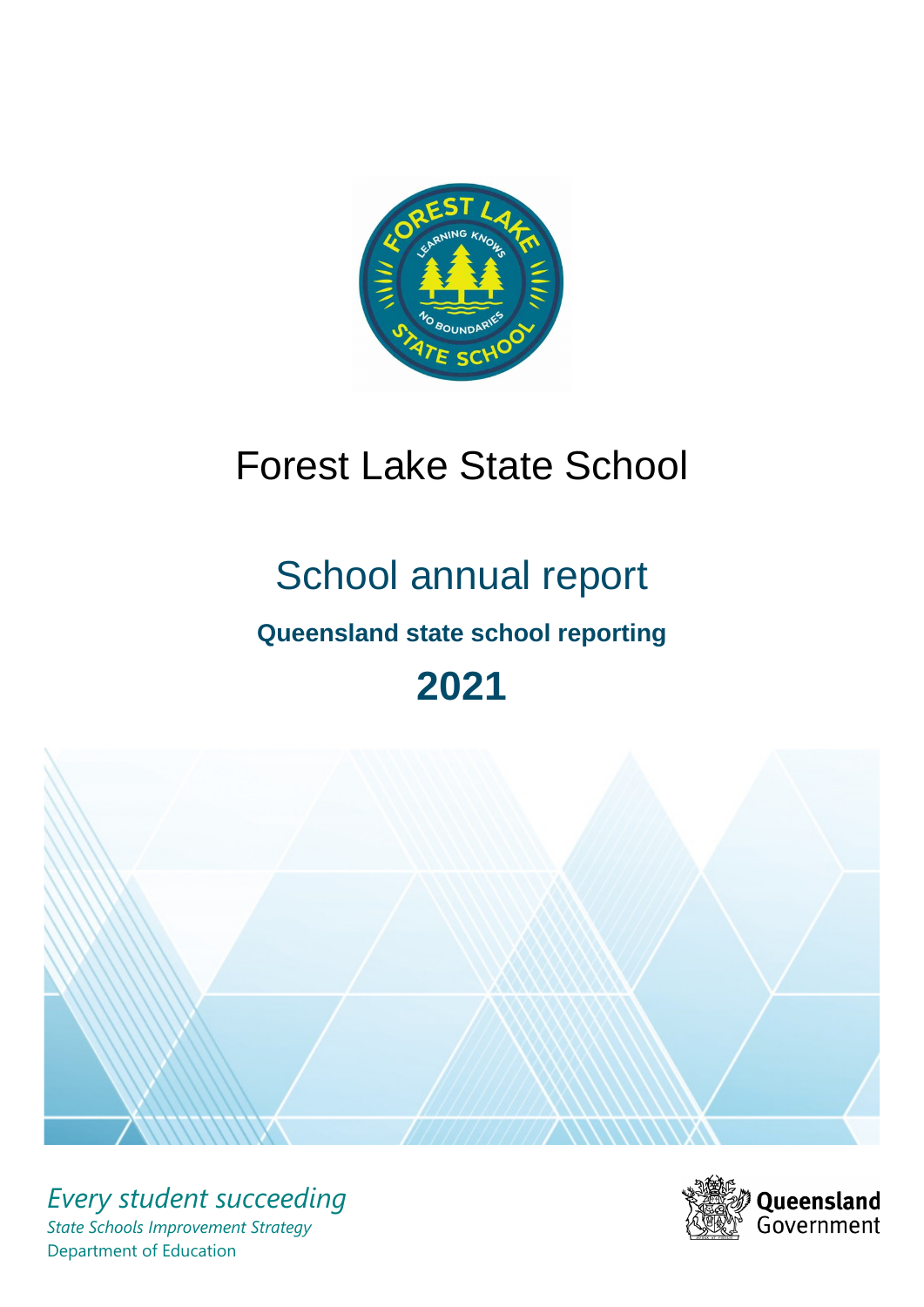**OFFICIAL – Public** Published as information source only. Public information used to create this report may not appear in this format in the public domain Please refer to disclaimer information.

#### **Contact details**

| <b>Postal Address</b> | PO Box 4477 Forest Lake 4078     |
|-----------------------|----------------------------------|
| <b>Phone</b>          | (07) 3714 1222                   |
| Fax                   | (07) 3714 1200                   |
| <b>Email</b>          | principal@forestlakess.eq.edu.au |
| Website               | https://forestlakess.eq.edu.au   |

#### **Disclaimer**

The materials presented in this report are distributed by the Department of Education (the department) as an information source only.

The information and data in this report is subject to change without notice.<br>The department makes no statements, representations, or warranties about the accuracy or completeness of, and you should not rely on, any informa report.

The department disclaim all responsibility and all liability (including without limitation, liability in negligence) for all expenses, losses, damages and costs you might incur as a result of the information in this report being inaccurate or incomplete in any way, and for any reason. Despite our best efforts, the department makes no warranties that the information in this report is free of infection by computer viruses or other contamination.

2021 School annual report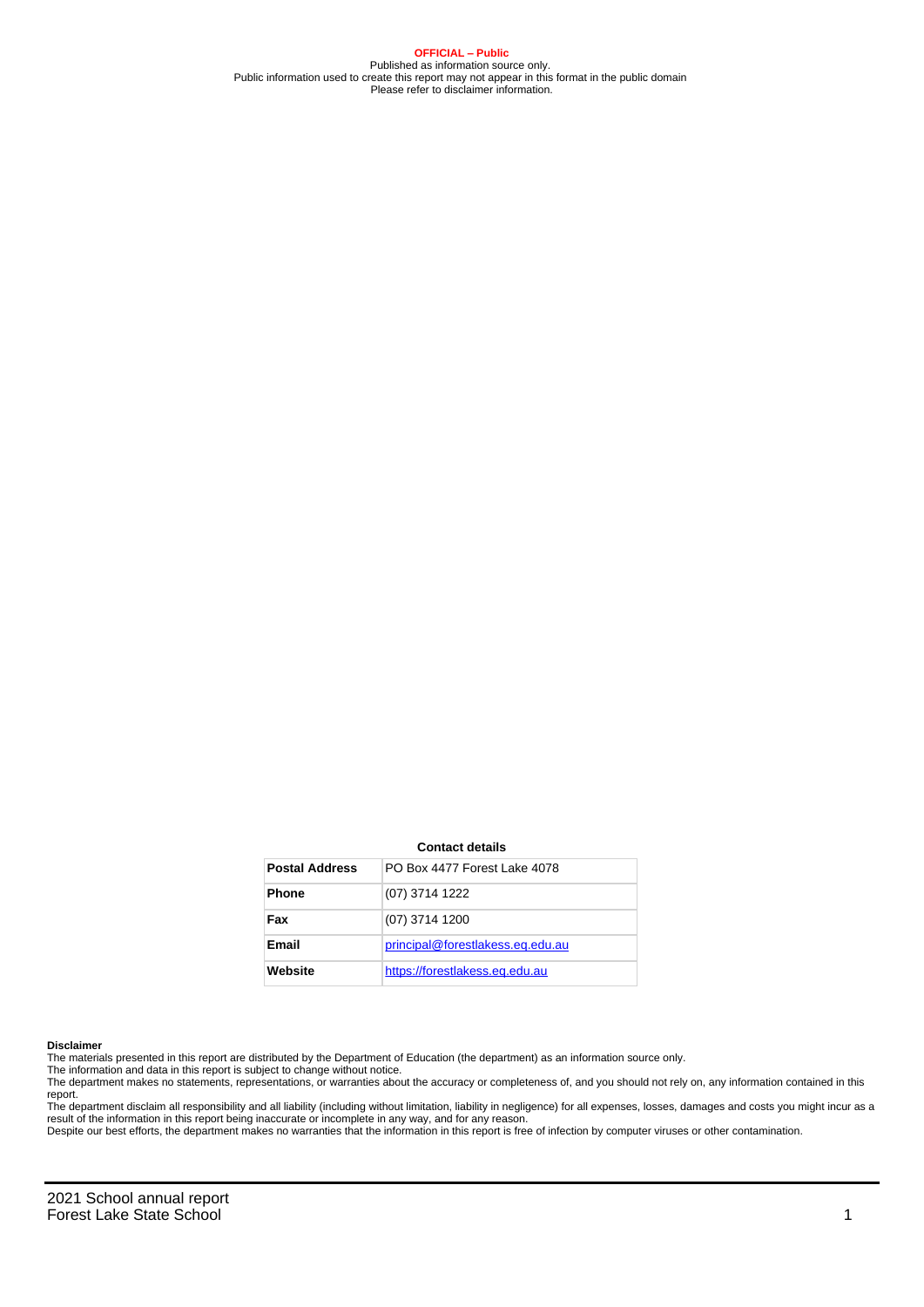| School context                   |                                                                                                                                                                                              |
|----------------------------------|----------------------------------------------------------------------------------------------------------------------------------------------------------------------------------------------|
| Coeducational or single sex      | Coeducational                                                                                                                                                                                |
| <b>Independent Public School</b> | <b>Yes</b>                                                                                                                                                                                   |
| Year levels offered in 2021      | Prep Year - Year 6                                                                                                                                                                           |
| Webpages                         | Additional information about Queensland state schools is located on the:<br>My School website<br>Queensland Government data website<br>Queensland Government schools directory website.<br>٠ |

# **Characteristics of the student body**

### **Student enrolments**

#### **Table 1: Student enrolments by year level**

|                   |      | <b>February</b> |      |      | <b>August</b> |      |
|-------------------|------|-----------------|------|------|---------------|------|
| Year Level        | 2019 | 2020            | 2021 | 2019 | 2020          | 2021 |
| <b>Prep Year</b>  | 125  | 121             | 111  | 122  | 121           | 111  |
| Year <sub>1</sub> | 120  | 120             | 117  | 119  | 119           | 113  |
| Year 2            | 124  | 116             | 116  | 121  | 114           | 113  |
| Year <sub>3</sub> | 129  | 126             | 100  | 129  | 126           | 103  |
| Year 4            | 135  | 118             | 121  | 135  | 116           | 121  |
| Year 5            | 123  | 131             | 113  | 124  | 128           | 114  |
| Year <sub>6</sub> | 145  | 122             | 127  | 143  | 122           | 128  |
| <b>Total</b>      | 901  | 854             | 805  | 893  | 846           | 803  |

Notes

1. Student counts include headcount of all full- and part-time students at the school.

## **Average class sizes**

#### **Table 2: Average class size information for each phase of schooling**

| <b>Year Levels</b> | 2019 | 2020 | 2021 |
|--------------------|------|------|------|
| Prep – Year 3      | 22   | 23   | 23   |
| Year 4 – Year 6    | 27   | 26.  | 27   |

Notes

1. Classes are measured against the target of 25 students per teacher in Prep to Year 3 and Years 11 to 12, and target of 28 students per teacher in Years 4 to 10. Where composite classes exist across cohorts (e.g. Year 3/4) the class size targets would be the lower cohort target.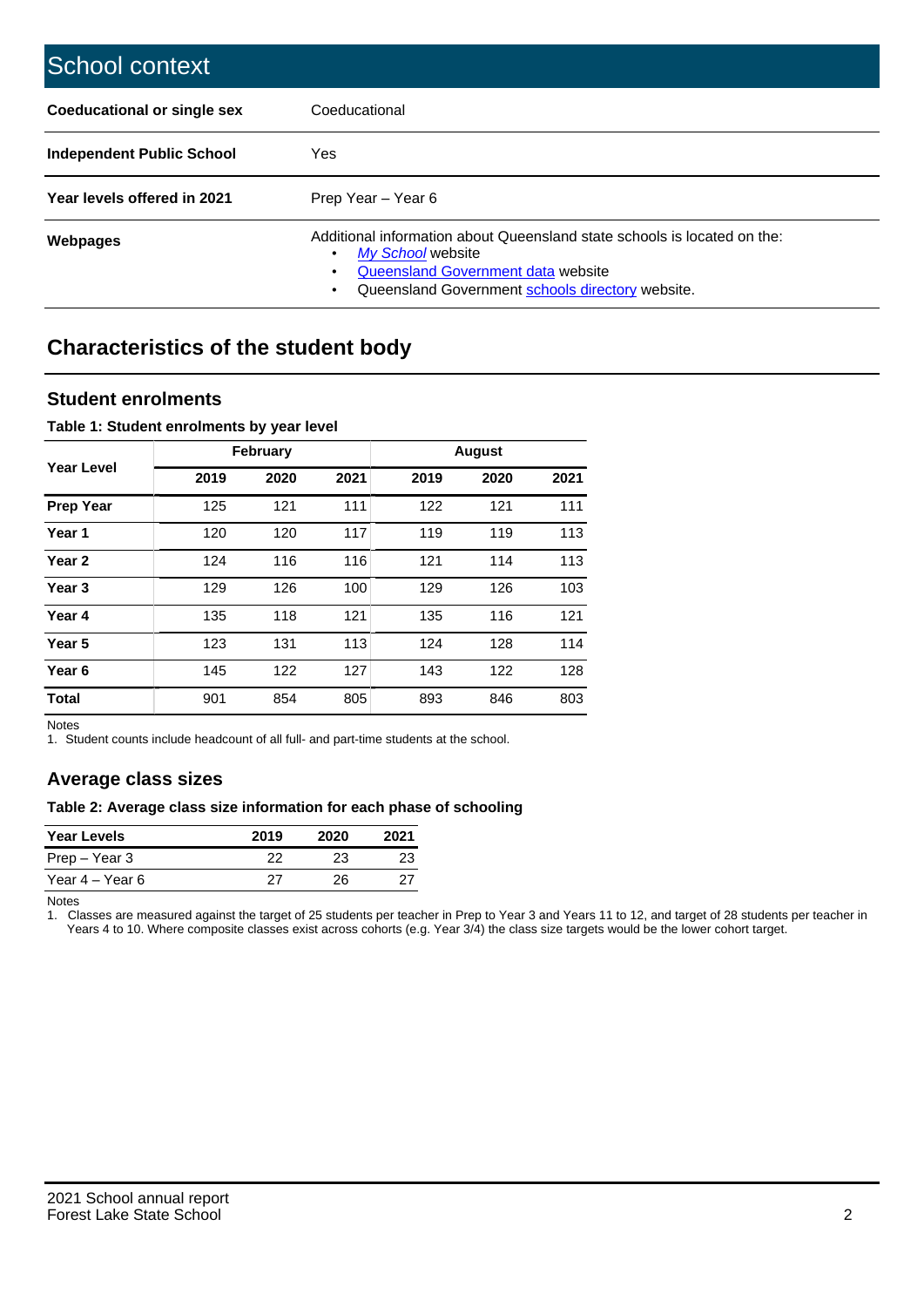## **Respectful relationships education**

To support students' learning, health and wellbeing all state schools are required to implement respectful relationships education through the Prep to Year 10 Australian Curriculum: Health and Physical Education and/or through school pastoral care programs across Prep to Year 12.

### **Parent, student and staff satisfaction**

Tables 3–5 show selected items from the Parent/Caregiver, Student and Staff School Opinion Surveys. In response to the COVID-19 health emergency, the annual school opinion surveys of students, teachers and staff were not administered in 2020. A new time series started in 2021 and data from this collection is not considered directly comparable with earlier collections due to significant methodology changes.

For state level information go to the **[School Opinion Survey](https://qed.qld.gov.au/publications/reports/statistics/schooling/schools/schoolopinionsurvey) webpage**.

#### **Table 3: Parent/Caregiver Survey**

| Percentage of parents/caregivers who agree <sup>1</sup> that:                                               | 2019  | 2020 | 2021  |
|-------------------------------------------------------------------------------------------------------------|-------|------|-------|
| This is a good school.                                                                                      | 98.1% |      | 88.7% |
| My child likes being at this school. <sup>2</sup>                                                           | 93.4% |      | 90.9% |
| My child feels safe at this school. <sup>2</sup>                                                            | 94.3% |      | 90.9% |
| My child's learning needs are being met at this school. <sup>2</sup>                                        | 88.8% |      | 85.6% |
| My child is making good progress at this school. <sup>2</sup>                                               | 91.6% |      | 86.5% |
| Teachers at this school expect my child to do his or her best. <sup>2</sup>                                 | 95.3% |      | 95.1% |
| Teachers at this school provide my child with useful feedback about his or her school<br>work. <sup>2</sup> | 90.1% |      | 89.1% |
| Teachers at this school motivate my child to learn. <sup>2</sup>                                            | 88.6% |      | 92.3% |
| Teachers at this school treat students fairly. <sup>2</sup>                                                 | 90.3% |      | 90.4% |
| can talk to my child's teachers about my concerns. <sup>2</sup>                                             | 94.3% |      | 93.1% |
| This school works with me to support my child's learning. <sup>2</sup>                                      | 87.6% |      | 89.6% |
| This school takes parents' opinions seriously. <sup>2</sup>                                                 | 90.0% |      | 74.4% |
| Student behaviour is well managed at this school. <sup>2</sup>                                              | 89.4% |      | 83.3% |
| This school looks for ways to improve. <sup>2</sup>                                                         | 94.1% |      | 86.9% |
| This school is well maintained. <sup>2</sup>                                                                | 98.1% |      | 90.7% |

Notes

1. Agree represents the percentage of respondents who Somewhat Agree, Agree or Strongly Agree with the statement.

2. Nationally agreed parents/caregiver items.

3. DW = Data withheld to ensure confidentiality.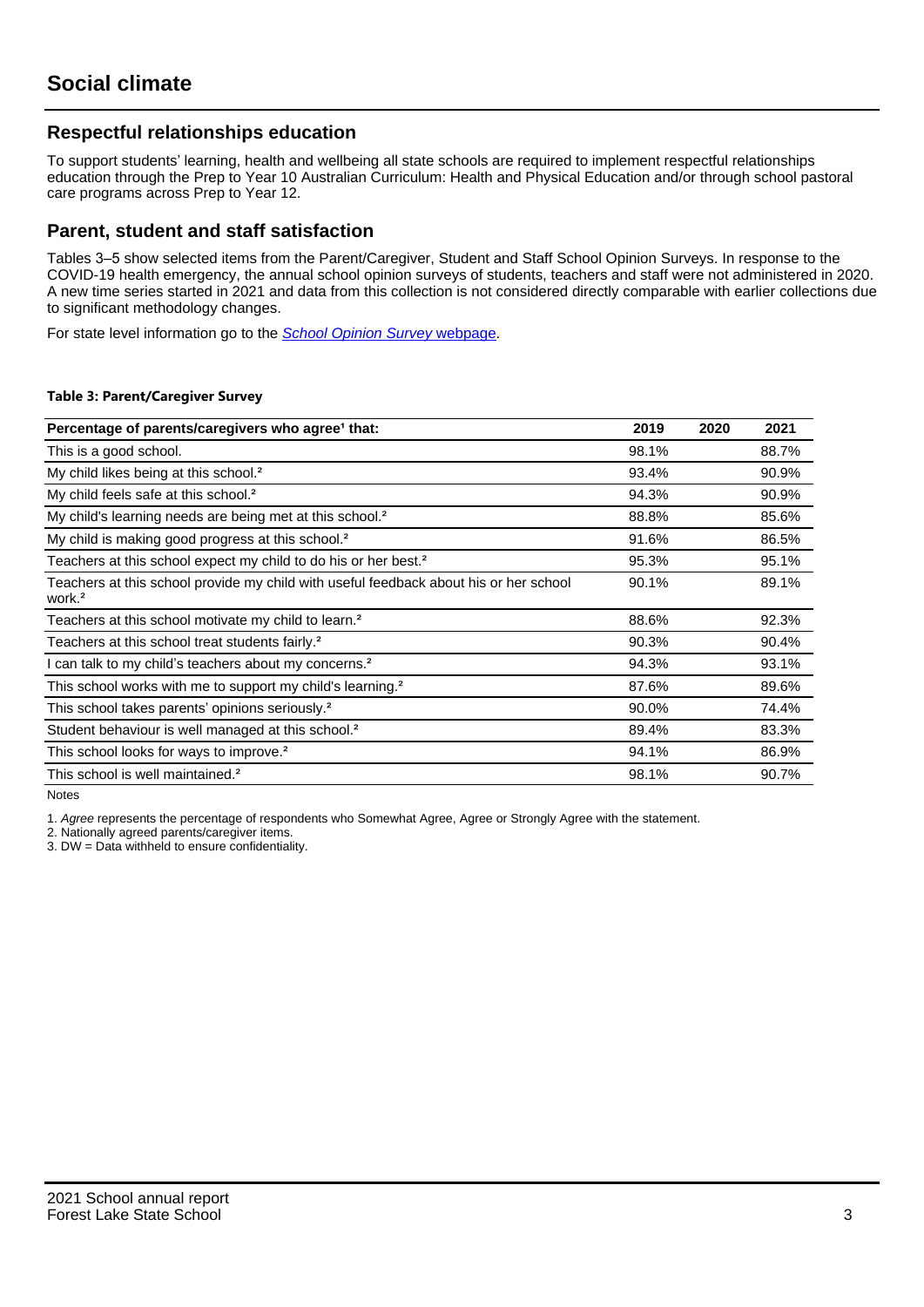#### **Table 4: Student Survey**

| Percentage of students who agree <sup>1</sup> that:                            | 2019  | 2020 | 2021  |
|--------------------------------------------------------------------------------|-------|------|-------|
| I like being at my school. <sup>2</sup>                                        | 86.8% |      | 90.1% |
| I feel safe at my school. <sup>2</sup>                                         | 83.5% |      | 92.3% |
| My teachers motivate me to learn. <sup>2</sup>                                 | 88.8% |      | 94.3% |
| My teachers expect me to do my best. <sup>2</sup>                              | 95.4% |      | 98.6% |
| My teachers provide me with useful feedback about my school work. <sup>2</sup> | 90.7% |      | 91.5% |
| Teachers at my school treat students fairly. <sup>2</sup>                      | 82.4% |      | 81.1% |
| I can talk to my teachers about my concerns. <sup>2</sup>                      | 82.2% |      | 86.1% |
| My school takes students' opinions seriously. <sup>2</sup>                     | 79.6% |      | 74.5% |
| Student behaviour is well managed at my school. <sup>2</sup>                   | 70.8% |      | 69.7% |
| My school looks for ways to improve. <sup>2</sup>                              | 91.6% |      | 90.7% |
| My school is well maintained. <sup>2</sup>                                     | 78.5% |      | 81.9% |
| My school gives me opportunities to do interesting things. <sup>2</sup>        | 90.7% |      | 95.0% |

Notes

1. Agree represents the percentage of respondents who Somewhat Agree, Agree or Strongly Agree with the statement.

2. Nationally agreed student items.

3. DW = Data withheld to ensure confidentiality.

#### **Table 5: Staff Survey**

| Percentage of staff who agree <sup>1</sup> that:                                                            | 2019   | 2020 | 2021  |
|-------------------------------------------------------------------------------------------------------------|--------|------|-------|
| I feel confident embedding Aboriginal and Torres Strait Islander perspectives across the<br>learning areas. | 89.6%  |      | 83.8% |
| I enjoy working at this school. <sup>2</sup>                                                                | 98.6%  |      | 92.2% |
| I feel this school is a safe place in which to work. <sup>2</sup>                                           | 100.0% |      | 94.0% |
| I receive useful feedback about my work at this school. <sup>2</sup>                                        | 79.5%  |      | 80.4% |
| Students are encouraged to do their best at this school. <sup>2</sup>                                       | 100.0% |      | 98.0% |
| Students are treated fairly at this school. <sup>2</sup>                                                    | 97.3%  |      | 96.1% |
| Student behaviour is well managed at this school. <sup>2</sup>                                              | 94.5%  |      | 82.4% |
| Staff are well supported at this school. <sup>2</sup>                                                       | 76.7%  |      | 78.0% |
| This school takes staff opinions seriously. <sup>2</sup>                                                    | 77.8%  |      | 79.6% |
| This school looks for ways to improve. <sup>2</sup>                                                         | 95.9%  |      | 98.0% |
| This school is well maintained. <sup>2</sup>                                                                | 82.2%  |      | 94.1% |
| This school gives me opportunities to do interesting things. <sup>2</sup>                                   | 78.1%  |      | 75.5% |

Notes

1. Agree represents the percentage of respondents who Somewhat Agree, Agree or Strongly Agree with the statement.

2. Nationally agreed staff items.

3. DW = Data withheld to ensure confidentiality.

## **Description of how this school manages non-attendance**

Queensland state schools manage non-attendance in line with the Queensland Department of Education procedures: [Managing Student Absences and Enforcing Enrolment and Attendance at State Schools](https://ppr.qed.qld.gov.au/pp/managing-student-absences-and-enforcing-enrolment-and-attendance-at-state-schools-procedure); and [Roll Marking in State Schools,](https://ppr.qed.qld.gov.au/pp/roll-marking-in-state-schools-procedure) which outline processes for managing and recording student attendance and absenteeism.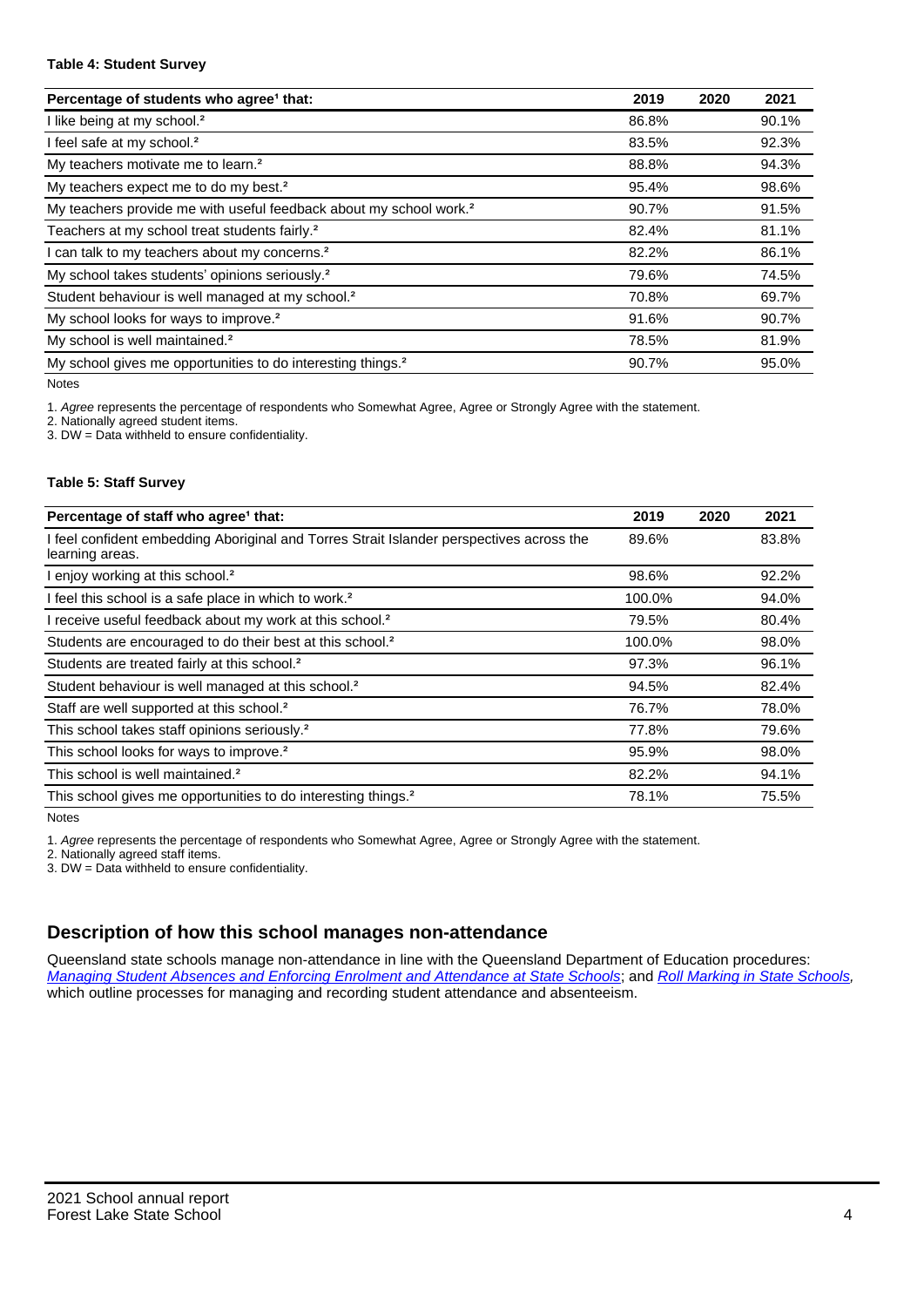## **School disciplinary absences**

#### **Table 6: Count of school disciplinary absences at this school**

| Type of school disciplinary absence | 2019 | 2020 | 2021 |
|-------------------------------------|------|------|------|
| Short suspension                    | 108  | 116  | 126  |
| Long suspension                     |      |      |      |
| Exclusion                           | 0    |      |      |
| Total                               | 109  | 117  | 126  |

Notes

1. School disciplinary absence (SDA) data is a total of short suspensions (1–10 days), long suspensions (11–20 days), exclusions and cancellations. 2. The number of SDAs is not the number of students who received an SDA as one student may be suspended several times in a school year. Each time a student is suspended it is recorded as an additional SDA. The data does not reflect the outcomes of appeal decisions.

3. 2020 data was impacted by the COVID-19 health emergency. There were significantly fewer SDAs during the home-based learning period (the first five weeks of Term 2) compared to other years.

# **School funding**

## **School income broken down by funding source**

School income, reported by financial year accounting cycle using standardised national methodologies and broken down by funding source is available via the  $My$  School website.

#### **How to access our income details**

- 1. Click on the My School link <http://www.myschool.edu.au/>.
- 2. Enter the school name or suburb of the school you wish to search.

| Search by school name or suburb | <b>School sector</b> | $\sim$ ochool type | <b>State</b> |  |  |
|---------------------------------|----------------------|--------------------|--------------|--|--|
|                                 |                      |                    |              |  |  |

3. Click on View School Profile to access the school's profile.



4. Click on Finances and select the appropriate year to view school financial information.

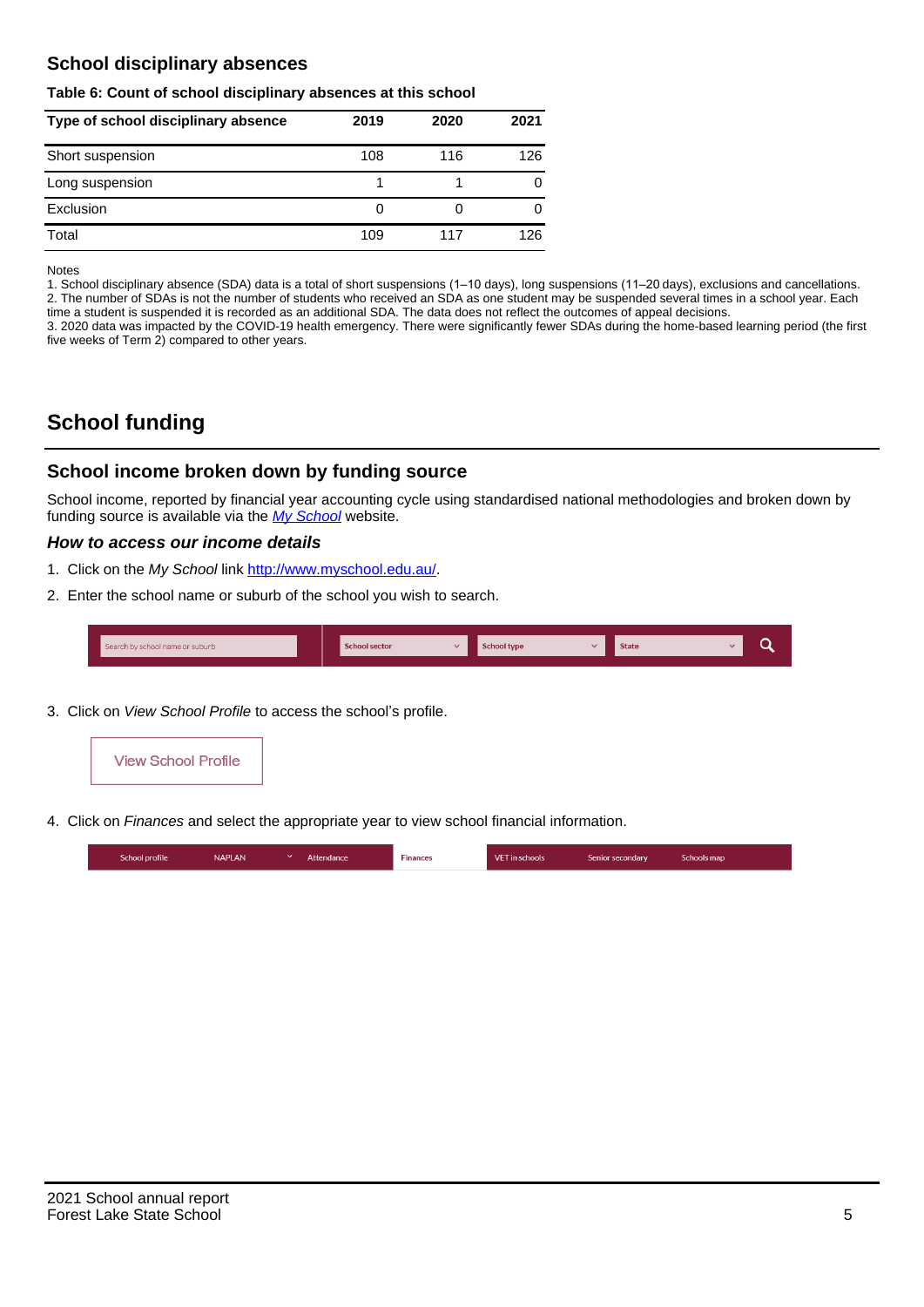# **Teacher standards and qualifications**

The Teacher registration eligibility requirements: Policy (p.1) states:

To be eligible for registration, a person must satisfy the Queensland College of Teachers (QCT) that they meet requirements regarding qualification and experience, or have otherwise met the requirements of the Australian Professional Standards for Teachers (APST). A person must also satisfy the QCT that they are suitable to teach and meet English language proficiency requirements. All these requirements are specified in the Act and the Education (Queensland College of Teachers) Regulation 2005 (the Regulation).

The qualifications required for teacher registration are successful completion of either -

- (a) a four-year initial teacher education program including teacher education studies of at least one year (e.g. a Bachelor of Education, or a double Bachelor degree in Science and Teaching) or
- (b) a one-year graduate initial teacher education program following a degree (e.g. a one-year Graduate Diploma of Education (Secondary) after a three-year Bachelor degree) or
- (c) another course of teacher education that the QCT is reasonably satisfied is the equivalent of (a) or (b). These are considered on a case-by-case basis.

For more information, please refer to the following link:

• <https://www.qct.edu.au/registration/qualifications>

# **Workforce composition**

## **Staff composition, including Indigenous staff**

#### **Table 7: Workforce composition for this school**

|                    | <b>Teaching staff</b> |      |      | Non-teaching staff |      |      | Indigenous staff |      |      |
|--------------------|-----------------------|------|------|--------------------|------|------|------------------|------|------|
| <b>Description</b> | 2019                  | 2020 | 2021 | 2019               | 2020 | 2021 | 2019             | 2020 | 2021 |
| Headcount          | 71                    |      | 68   | 35                 | 36   | 30   | <5               | <5   |      |
| <b>FTF</b>         | 61                    | 60   | 56   | 24                 | 24   | 22   | <5               | ה>   |      |

Notes

1. Teaching staff includes school leaders.

2. Indigenous refers to Aboriginal and Torres Strait Islander people of Australia.

3. FTE = full-time equivalent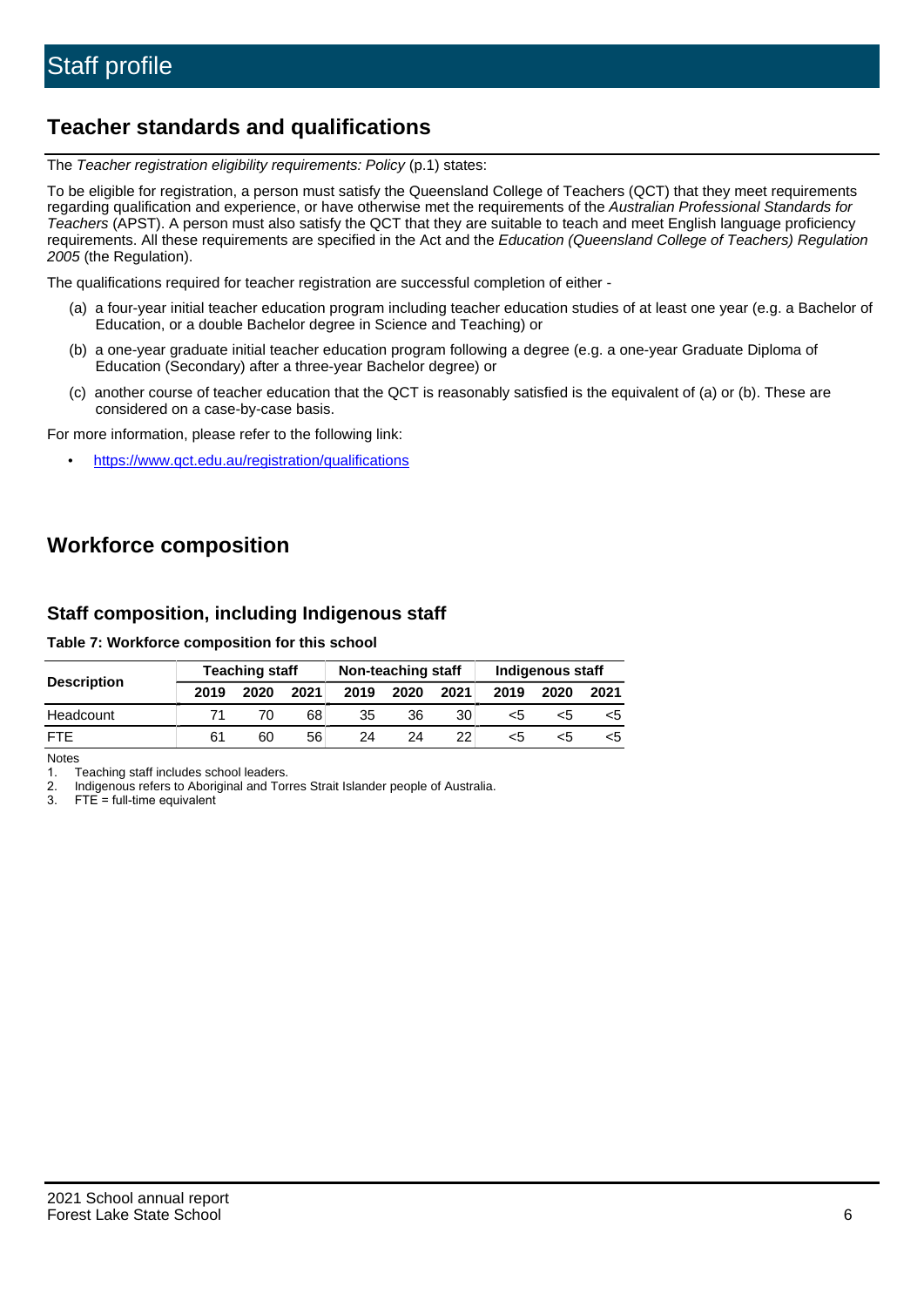# **Key student outcomes**

## **Student attendance**

Tables 8–9 show attendance rates at this school as percentages. In 2020, the COVID-19 health emergency affected student attendance in Queensland Government schools. Comparisons between 2020 and other years' attendance data should not be made.

#### **Table 8: Overall student attendance at this school**

| <b>Description</b>                                  | 2019 | 2020 | 2021 |
|-----------------------------------------------------|------|------|------|
| Overall attendance rate for students at this school | 92%  | 90%  | 91%  |

Notes

1. The attendance rate is the full- and part-time days attended as a percentage of enrolled school days.

2. Full-time students only.

#### **Table 9: Student attendance rates for each year level at this school**

| <b>Year Level</b> | 2019 | 2020 | 2021 |
|-------------------|------|------|------|
| Prep Year         | 92%  | 89%  | 89%  |
| Year <sub>1</sub> | 92%  | 89%  | 90%  |
| Year 2            | 92%  | 90%  | 91%  |
| Year 3            | 92%  | 91%  | 93%  |
| Year 4            | 91%  | 91%  | 91%  |
| Year 5            | 92%  | 89%  | 92%  |
| Year <sub>6</sub> | 91%  | 90%  | 91%  |

Notes

1. The attendance rate is the full- and part-time days attended as a percentage of enrolled school days.

2. Full-time students only.

3. DW = Data withheld to ensure confidentiality